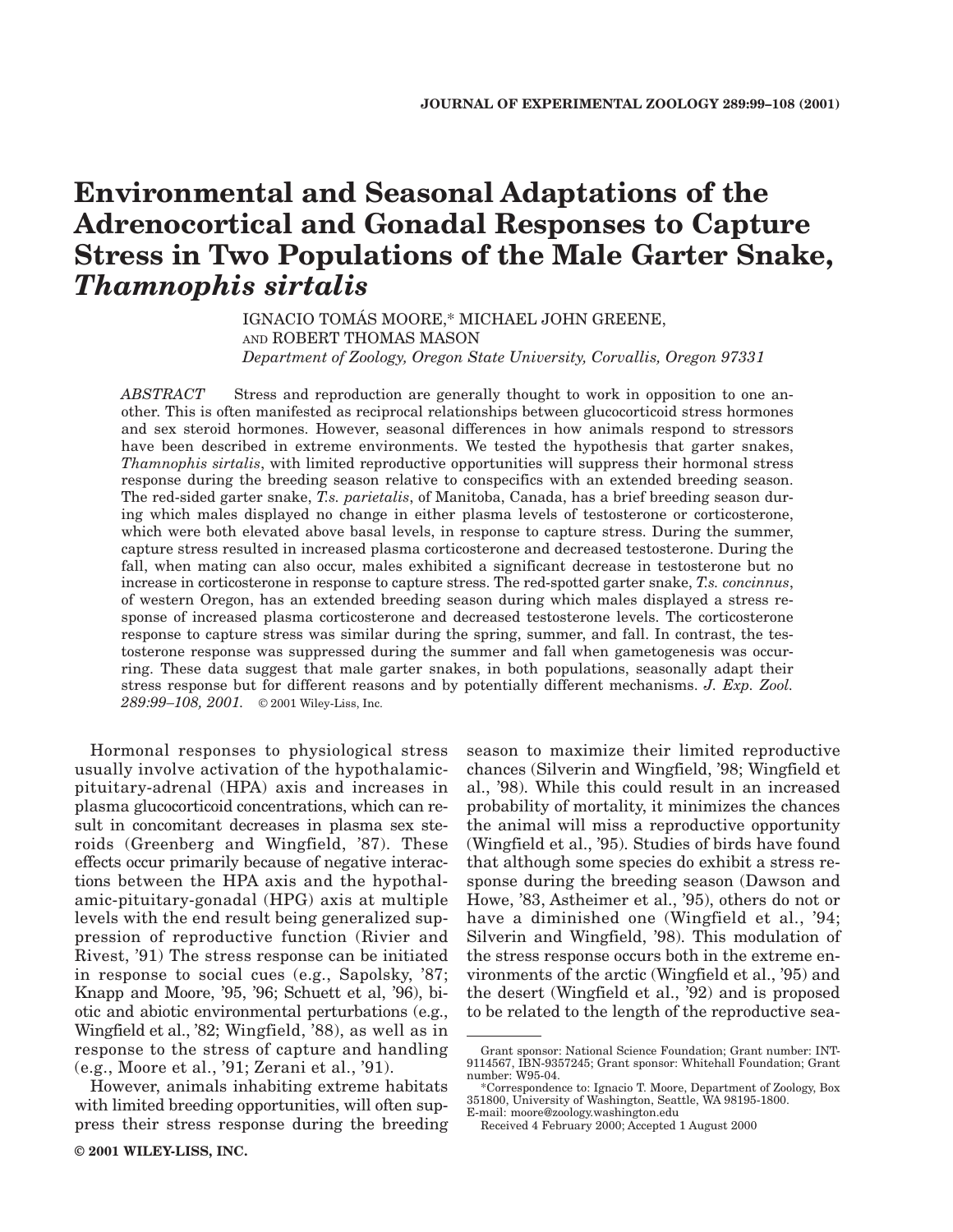son (Wingfield, '94; Wingfield et al., '98). Although some studies have investigated hormonal responses to capture stress in reptiles (reviewed by Lance, '90; Guillette et al. '95; Tyrell and Cree, '98) only one series of studies has examined seasonal and population variation of the stress response (Dunlap and Wingfield, '95a,b). Differences in the hormonal stress response were found between populations of the fence lizard, *Sceloporus occidentalis*, at the center versus the limit of their geographic range and between the dry versus wet part of the year. Individuals at their range limit and during the dry season displayed the greatest increase in corticosterone in response to the stress of capture. However, there was no consistent pattern of variation in basal levels of corticosterone (Dunlap and Wingfield, '95a). In a seasonal investigation of baseline stress hormone levels in seven populations of the side-blotched lizards, *Uta stansburiana*, levels of corticosterone were positively associated with activity patterns (Wilson and Wingfield, '94). Although these types of studies document seasonal and environmental adaptations of the corticosterone response possibly related to reproductive cycles, they fail to investigate related changes in plasma sex steroid concentrations in response to capture stress.

We tested the hypothesis that populations of garter snakes with limited breeding opportunities will suppress their hormonal stress response during the breeding season. This was done by comparing the stress response, in terms of corticosterone and testosterone, between populations with brief and extended breeding seasons as well as between seasons within each population. Thus, this study investigated both environmental and seasonal adaptations of the adrenocortical and gonadal responses to capture stress in two free-living populations of the garter snake, *Thamnophis sirtalis*. This species is the widest ranging reptile in North America and thus occupies a wide range of habitats (Gregory, '77; Larsen and Gregory, '93; Gregory and Larsen, '96). Males of this species appear to exhibit a rather conserved annual testosterone cycle with peak plasma levels during the late summer associated with spermatogenesis and declining through the winter and spring breeding season (Fox, '52, Crews et al., '84; Weil, '85; Krohmer et al., '87). The red-sided garter snake, *T.s. parietalis*, of Manitoba, Canada is active for 4 months of the year and mates during a brief 3–4-week period in the spring. Previous studies of this population have shown that males are behaviorally resistant, at least in terms of sexual behavior, to capture

stress (Moore et al., 2000a). Earlier evidence suggested that they were hormonally resistant to capture stress (Krohmer et al., '87) and more recent studies have demonstrated a hormonal response of increased plasma corticosterone and decreased testosterone in response to capture stress (Moore et al., 2000a). In contrast, the red-spotted garter snake, *T.s. concinnus*, of western Oregon is active for 10 months of the year and breeds during an extended 10–12-week period in the spring (Moore et al., 2000b). Because of their limited reproductive opportunities, we predicted that male *T.s. parietalis* would suppress their stress response during the spring mating period while maintaining it during other times of the year. Furthermore, *T.s. concinnus*, with their longer breeding season, would maintain a similar stress response throughout the year. We predicted that differences in initial levels of corticosterone would exist and would be associated with differences in body condition (mass per unit length) during different times of the year. These predictions were tested by subjecting males from both populations to capture stress and serial blood sampling during three distinct periods in the reproductive cycle: the spring breeding season, the summer feeding season, and the fall immediately preceding winter dormancy.

## **MATERIALS AND METHODS**

### *Study sites and sampling periods*

Free-living male red-sided garter snakes, *T.s. parietalis*, were captured and subjected to serial blood sampling during four times of the year. The first series of samples (early spring) was obtained at the beginning of the mating period immediately following winter dormancy on April 27, 1998. The second series (late spring) was obtained on May 19, 1998, towards the end of the mating period. The third series (summer) was obtained from 2–4 August, 1998 at the feeding grounds when there is no evidence of mating. To extend our comparison between breeding and non-breeding seasons, we used previously collected samples from the fall period when the animals had returned to the dens to prepare for winter dormancy and mating had been documented (Mendonca and Crews, '89). These samples (fall) were obtained between 10–22 September, 1995. Both spring and fall samples were from animals captured at the Narcisse Wildlife Management Area in the Interlake region of Manitoba, Canada. Summer samples were from animals that had migrated from the dens to the feeding grounds, and were captured on the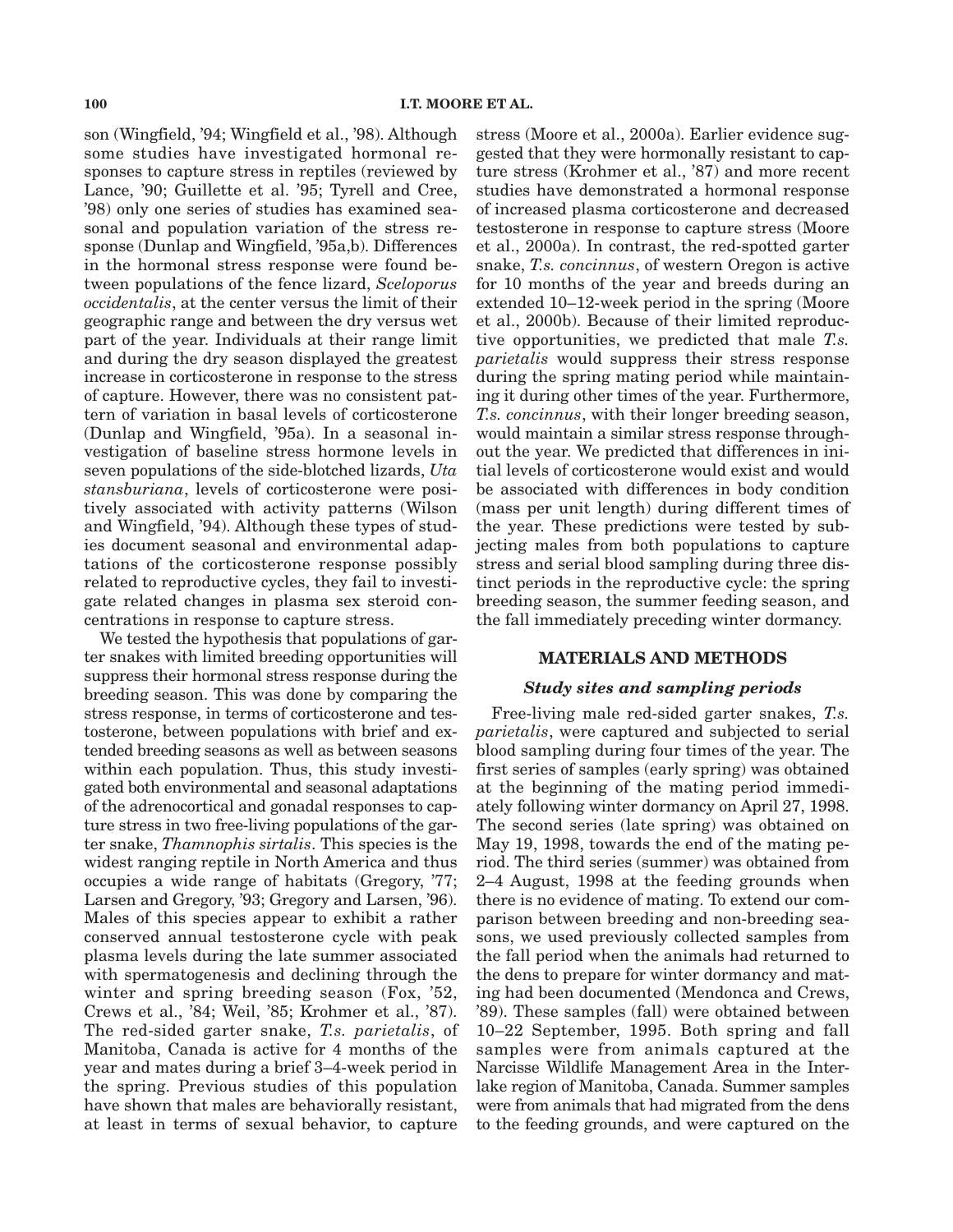banks of Fish Lake, approximately 15 km west of Gimli, Manitoba.

Free-living male red-spotted garter snakes, *T.s. concinnus*, were captured from beneath cover boards at E.E. Wilson Wildlife Area, 15 km north of Corvallis, Oregon. Spring samples were obtained during the middle of the breeding period between April 2 and 12, 1999. To make comparisons between years, a second set of spring samples was obtained on April 5–6, 1995. The summer series of samples was obtained between July 6 and 15, 1999 when gonadal activity is minimal (Moore et al., 2000b). The final period of sampling occurred between September 8–15, 1999 when gonadal activity and testosterone levels peaked (Moore et al., 2000b).

### *Blood sampling*

Each individual was bled from the caudal vein using heparinized 1-cc syringes and 25-g needles. A 100-µl whole blood sample was collected immediately upon capture and again at 1 hr and 4 hrs later. During the summer sampling period, *T.s. parietalis* were also bled 24 hr after capture. Animals were isolated in cloth bags  $(20 \text{ cm} \times 20 \text{ cm})$ between bleeds. Ten individuals were sampled at each period and site, except during the spring of 1995 when six male *T.s. concinnus* were sampled. Initial blood samples were obtained as quickly as possible from the time each animal was captured and always within 3 min. Blood samples were stored on ice until return from the field when they were centrifuged and the plasma separated. In Manitoba, samples were stored at –4°C until return to Oregon State University where they were stored at –60°C until assayed. All samples obtained in Oregon were stored at –60°C until assayed.

## *Body condition*

Body size measurements of snout-vent length (SVL) and body mass were obtained for each individual. Body condition was defined as each individual's residual from the regression of body mass on SVL for each population, across seasons. Seasonal differences in body condition were compared. Plasma levels of testosterone and corticosterone were compared and correlated with body condition as well.

#### *Radioimmunoassay*

Plasma levels of testosterone and corticosterone were measured by radioimmunoassay following the procedures of Moore et al. (2000b). Briefly, duplicate plasma volumes of 10 µl were used in these

assays. For individual recovery determination, each sample was equilibrated overnight with 2,000 cpm of tritiated testosterone and corticosterone (Amersham). Each sample was then extracted twice in 2 ml of diethyl ether and the ether phase removed and dried in a warm water bath, under a stream of nitrogen gas. The extracts were then resuspended in 10% ethyl acetate in isooctane. The samples were chromatographed through individual celite columns to separate the steroid fractions and neutral lipids. The fractions were eluted using stepwise increasing proportions of ethyl acetate in isooctane. The purified eluates were dried and resuspended in 500 µl of buffer (phosphate buffered saline with 0.1% gelatin) for the assay.

For the assay, individual sample recoveries were determined from 50 µl of the sample while 200 µl of the sample was allocated to each of two duplicates. Serial dilutions for the standard curves were performed in triplicate. All samples, including serial dilutions and 100% bound, were incubated overnight with 100 µ of antibody (testosterone antibody T-3003 from Wein and corticosterone antibody B21-42 from Endocrine Sciences) and 100 µl of tritiated steroid. Unbound steroid was separated using dextran-coated charcoal and the bound steroid decanted into scintillation vials. The samples were resuspended in 4 ml of toluene-based scintillation fluid, incubated for 12 hr and counted on a Beckman LS1800 scintillation counter. A cubic spline curve was fitted to the standard curve points and final steroid concentrations were calculated from this curve and adjusted based on individual recoveries. Recoveries averaged 60% and 93% for corticosterone and testosterone respectively. Intraassay variation was 14% for corticosterone and 10% for testosterone calculated from an assay of standards  $(n = 16)$  in the hands of ITM. Samples were analyzed in two assays with an interassay variation of 15% for both corticosterone and testosterone. Limits of detectability were approximately 5.17 ng/ml for corticosterone and 0.36 ng/ml for testosterone.

#### *Statistics*

Changes in plasma hormone levels following capture were analyzed by one-way repeated measures ANOVA. Differences in initial and stress hormone levels between the sampling periods were analyzed by one-way ANOVA. The relationships between plasma levels of testosterone and corticosterone, between snout-vent length and mass, and between hormone levels and body condition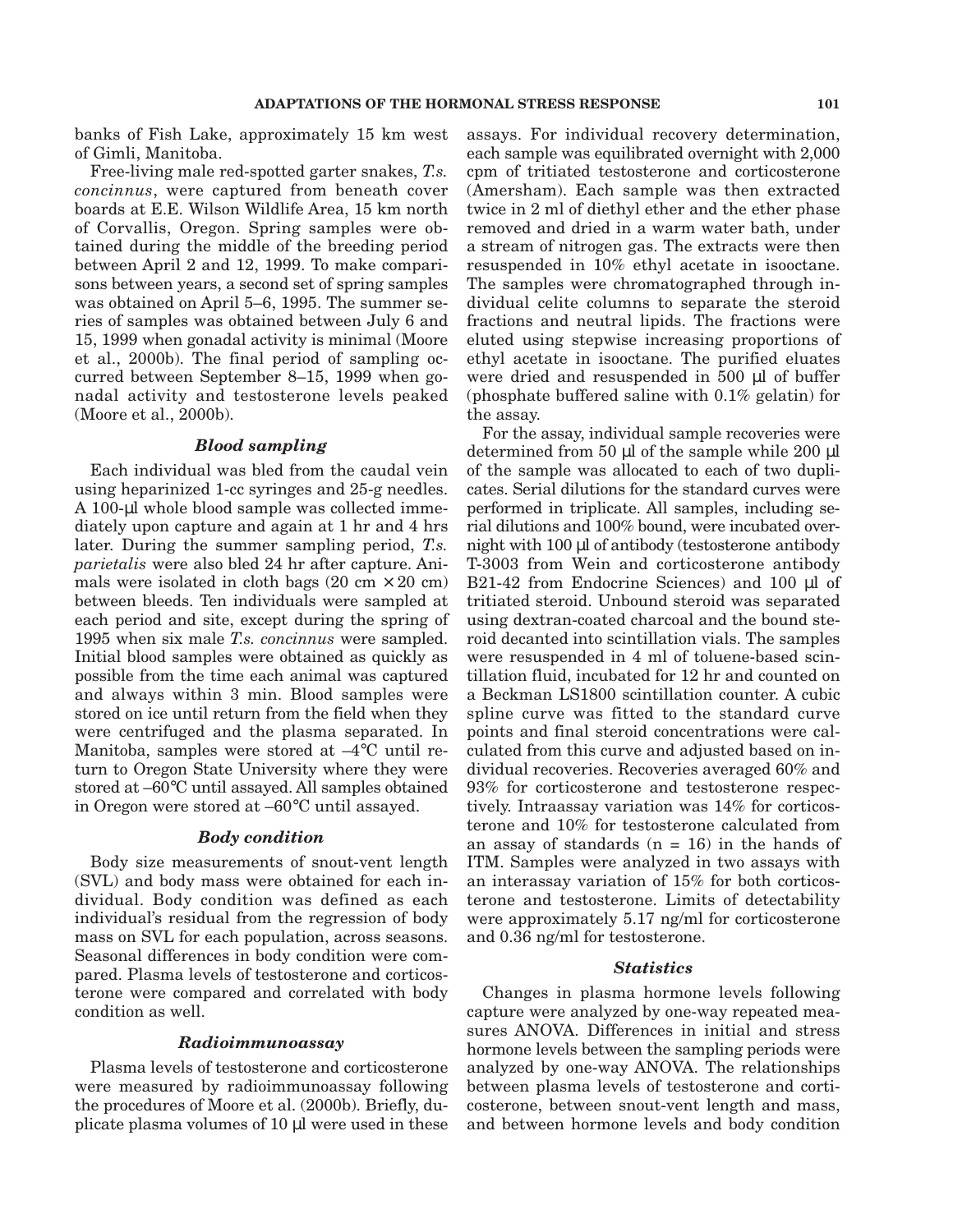were analyzed by linear regression analysis. Differences in body condition between seasons were analyzed by ANOVA or ANOVA on ranks if data were not normally distributed. For all tests the level of significance was  $P < 0.05$ . All data were analyzed using Jandel SigmaStat Version 2.0 statistical package.

## **RESULTS**

#### *Thamnophis sirtalis parietalis*

Male *T.s. parietalis* exhibited a hormonal response to capture stress during non-breeding times of the year and not during the primary mating season (Fig. 1). During the early spring sampling period, neither plasma corticosterone levels (repeated measures ANOVA,  $F = 2.30$ ,  $P = 0.13$ ) nor testosterone levels (repeated measures ANOVA,  $F = 3.25, P = 0.063$  changed in response to capture stress. Similarly, during the late spring neither plasma corticosterone levels (repeated measures



Fig. 1. Plasma corticosterone (**A**) and testosterone (**B**) responses to capture stress and serial blood sampling during four different periods in male red-sided garter snakes, *Thamnophis sirtalis parietalis*, from Manitoba, Canada.

ANOVA,  $F = 0.27$ ,  $P = 0.77$  nor testosterone levels (repeated measures ANOVA,  $F = 0.52$ ,  $P = 0.61$ ) changed in response to capture stress. During the summer sampling period, plasma corticosterone levels increased significantly in response to capture stress (repeated measures ANOVA,  $F = 16.71$ , *P <* 0.001) while plasma testosterone levels declined significantly (repeated measures ANOVA,  $F = 25.81, P < 0.001$ . There was no difference between 4-hr and 24-hr samples in either steroid (corticosterone: *t*-test,  $t = -0.94$ ,  $P = 0.36$ ; testosterone: Rank sum test, *t* = 82.0, *P* = 0.089). In contrast, during the fall sampling period, plasma corticosterone levels did not change in response to capture stress (repeated measures ANOVA, F  $= 1.77, P = 0.198$  while plasma testosterone levels fell significantly (repeated measures ANOVA,  $F = 3.70, P = 0.045.$ 

Initial corticosterone levels were significantly different between the sampling periods (ANOVA,  $F = 25.32, P < 0.001$  with the lowest levels in the summer, higher levels during the fall and highest levels during the early and late spring (Tukey test, *P <* 0.05). Initial plasma levels of testosterone were significantly different between the sampling periods (ANOVA,  $F = 4.34$ ,  $P = 0.01$ ) with the summer levels being higher than during the late spring periods (Tukey test: *P <* 0.05). Maximal levels of corticosterone were significantly different between the sampling periods  $(ANOVA, F = 3.00,$ *P <* 0.043) with higher levels during the late spring than during the summer (Tukey test: *P <* 0.05). Stressed levels of testosterone were significantly different between the seasons (ANOVA, F  $= 3.72, P = 0.02$ ) with the early spring being higher than both the summer and late spring periods (Tukey test: *P <* 0.05).

There was a significant positive relationship, across all seasons, between snout-vent length and mass in our study population (linear regression,  $R^2$  = 0.763,  $P < 0.001$ ). An individual's body condition was defined as its residual from this regression. Body condition varied significantly by season (Fig. 2; ANOVA, F = 10.892, *P* = 0.001). In addition, there was a significant negative relationship between baseline corticosterone levels and body condition (Fig. 3; linear regression,  $R^2 = 0.428$ , *P <* 0.001). There was no relationship between testosterone levels and body condition (linear regression,  $R^2 = 0.022$ ,  $P = 0.365$ ).

#### *Thamnophis sirtalis concinnus*

Male *T.s. concinnus* exhibited a hormonal response to capture stress during all times of the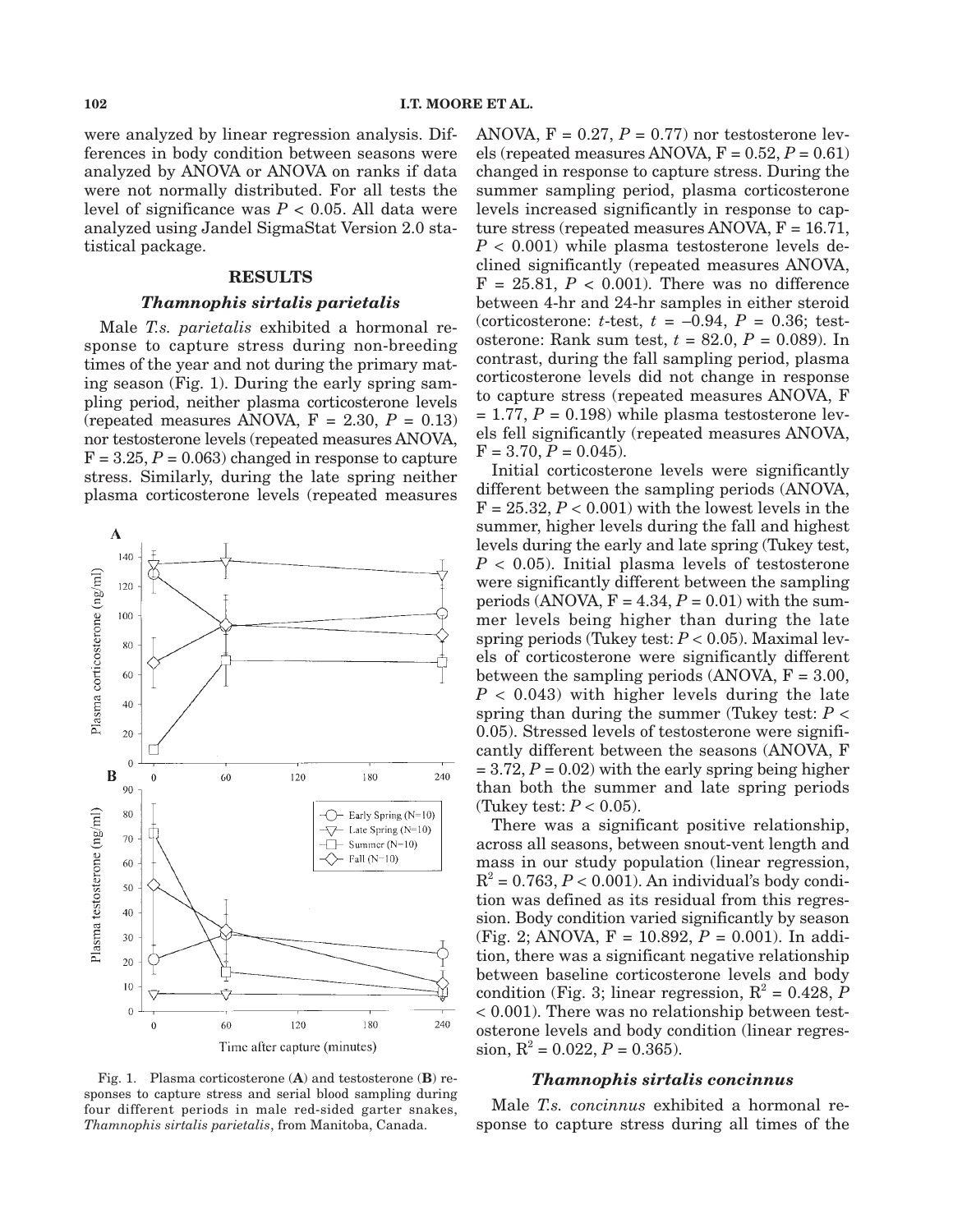

Fig. 2. Body condition during the four sampling periods for male red-sided garter snakes, *Thamnophis sirtalis parietalis*. Significant differences between the groups are signified by different letters above the columns.

year (Fig. 4). During the 1995 spring sampling period, plasma corticosterone levels increased significantly in response to capture stress (repeated measures ANOVA, F = 19.50, *P <* 0.001) while testosterone levels decreased significantly (repeated measures ANOVA,  $F = 7.33, P = 0.011$ . During the 1999 spring sampling period, plasma corticosterone levels were elevated in response to capture stress (repeated measures ANOVA,  $F =$ 4.51,  $P = 0.026$ ) while plasma levels of testosterone decreased significantly (repeated measures ANOVA, F = 18.27, *P <* 0.001). During the summer sampling period, plasma corticosterone levels increased significantly in response to capture



Fig. 3. Regression of initial corticosterone levels on body condition for the male red-sided garter snake, *Thamnophis sirtalis parietalis*.

stress (repeated measures ANOVA, F = 9.92, *P* = 0.001). During this same period, plasma testosterone levels changed significantly (repeated measures ANOVA,  $F = 6.77$ ,  $P = 0.006$ ), however the difference was the result of an increase between the 1- and 4-hr samples (Tukey test,  $P < 0.05$ ). During the fall sampling period corticosterone increased significantly in response to capture stress (repeated measures ANOVA, F = 10.92, *P <* 0.001). During this same period, plasma testosterone levels changed significantly in response to capture stress (repeated measures ANOVA, F = 3.66, *P* = 0.046) with the difference occurring within 1 hr (Tukey test,  $P < 0.05$ ) but not maintained at 4 hr.

Initial corticosterone levels were significantly higher during the spring 1999 period relative to the spring 1995, summer, and fall periods (ANOVA on ranks, H = 21.85, *P <* 0.001, Dunn's test: *P <* 0.05). Initial plasma levels of testosterone were significantly higher during the summer than during the fall (ANOVA on ranks,  $H = 14.03$ ,  $P =$ 0.003, Dunn's test, *P <* 0.05). Maximal levels of corticosterone were significantly higher during the spring 1999 than during the summer periods (ANOVA on ranks, H = 13.89, *P* = 0.003, Dunn's test: *P <* 0.05). Stressed levels of testosterone were significantly lower during the spring 1999 than during the fall period  $(ANOVA on ranks, H = 8.99,$ *P* = 0.03, Dunn's test: *P <* 0.05).

There was a significant positive relationship between snout-vent length and mass in male *T.s.*  $concinnus$  (linear regression,  $R^2 = 0.954, P <$ 0.001) and body condition was defined as described for *T.s. parietalis*. There were no differences in body condition between the four different sampling periods (ANOVA,  $F = 0.83$ ,  $P = 0.49$ ). In addition, there was no relationship between initial hormone levels and body condition (corticosterone: linear regression,  $R^2 = 0.0020$ ,  $P = 0.80$ ; testosterone: linear regression,  $R^2 = 0.000021$ ,  $P = 0.98$ .

## **DISCUSSION**

We tested the hypothesis that populations of garter snakes living in extreme environments, with limited reproductive opportunities, may suppress their stress response during the breeding season (data summarized in Table 1). In support of this hypothesis, male *T.s. parietalis* from Manitoba, Canada have a brief mating period in the spring and do not exhibit a change in plasma testosterone or corticosterone levels in response to capture stress during the mating season but do during other times of the year. In contrast, male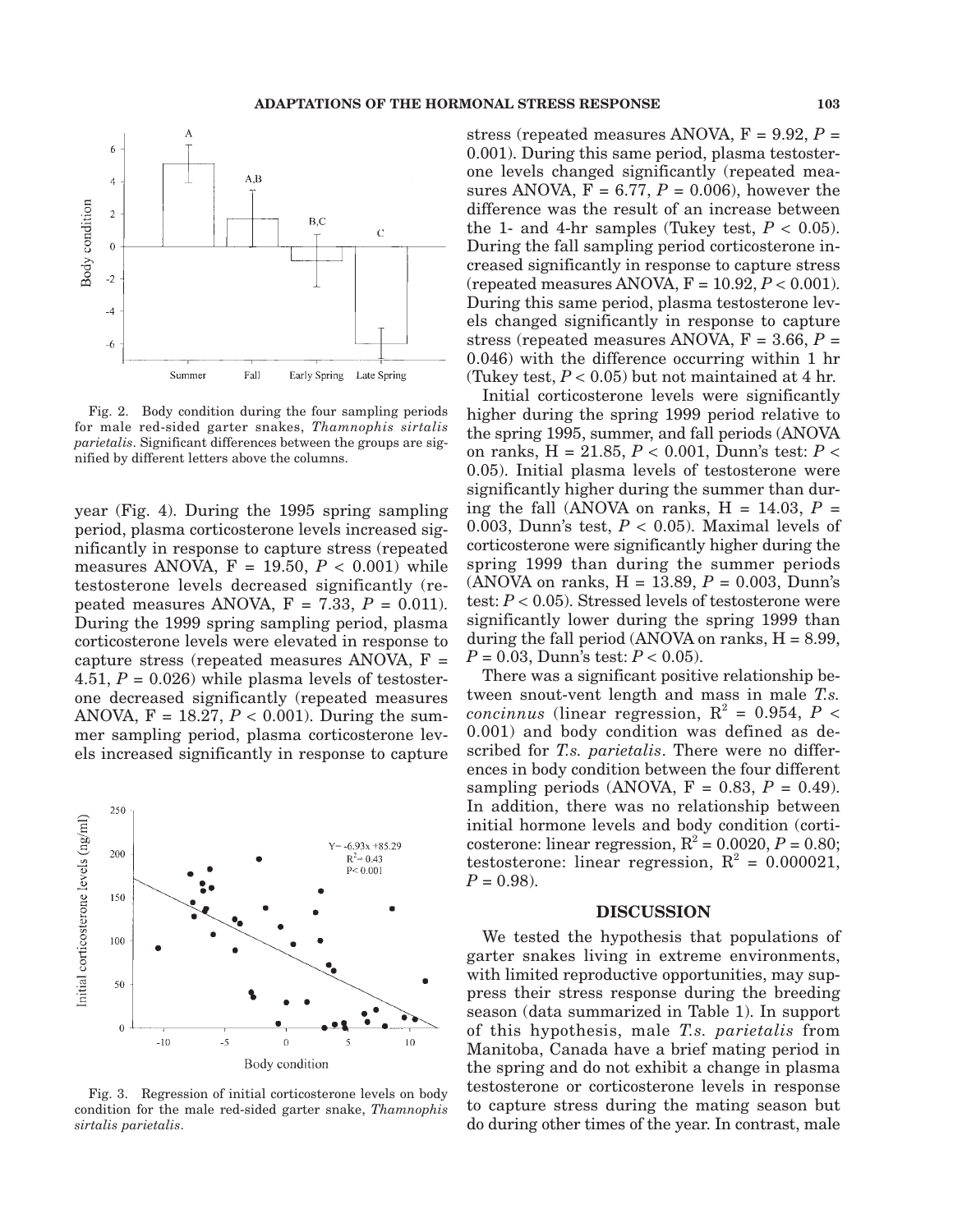

Fig. 4. Plasma corticosterone (**A**) and testosterone (**B**) responses to capture stress and serial blood sampling during

four different periods in male red-spotted garter snakes, *Thamnophis sirtalis concinnus*, from Western Oregon.

*T.s. concinnus* from Oregon have an extended breeding period and display a change in plasma testosterone and corticosterone levels in response to capture stress during the breeding season. However, there are also seasonal differences in the stress response in the Oregon population. Although not addressed in this study, it is possible that the differences in the hormonal stress response result from differences in either production and/or clearance rates of the hormones and/ or differences in body temperature and thus metabolism in this poikilotherm. A more detailed analysis shows that seasonal cycles in reproduction and body condition are correlated with seasonal and population differences in the stress response.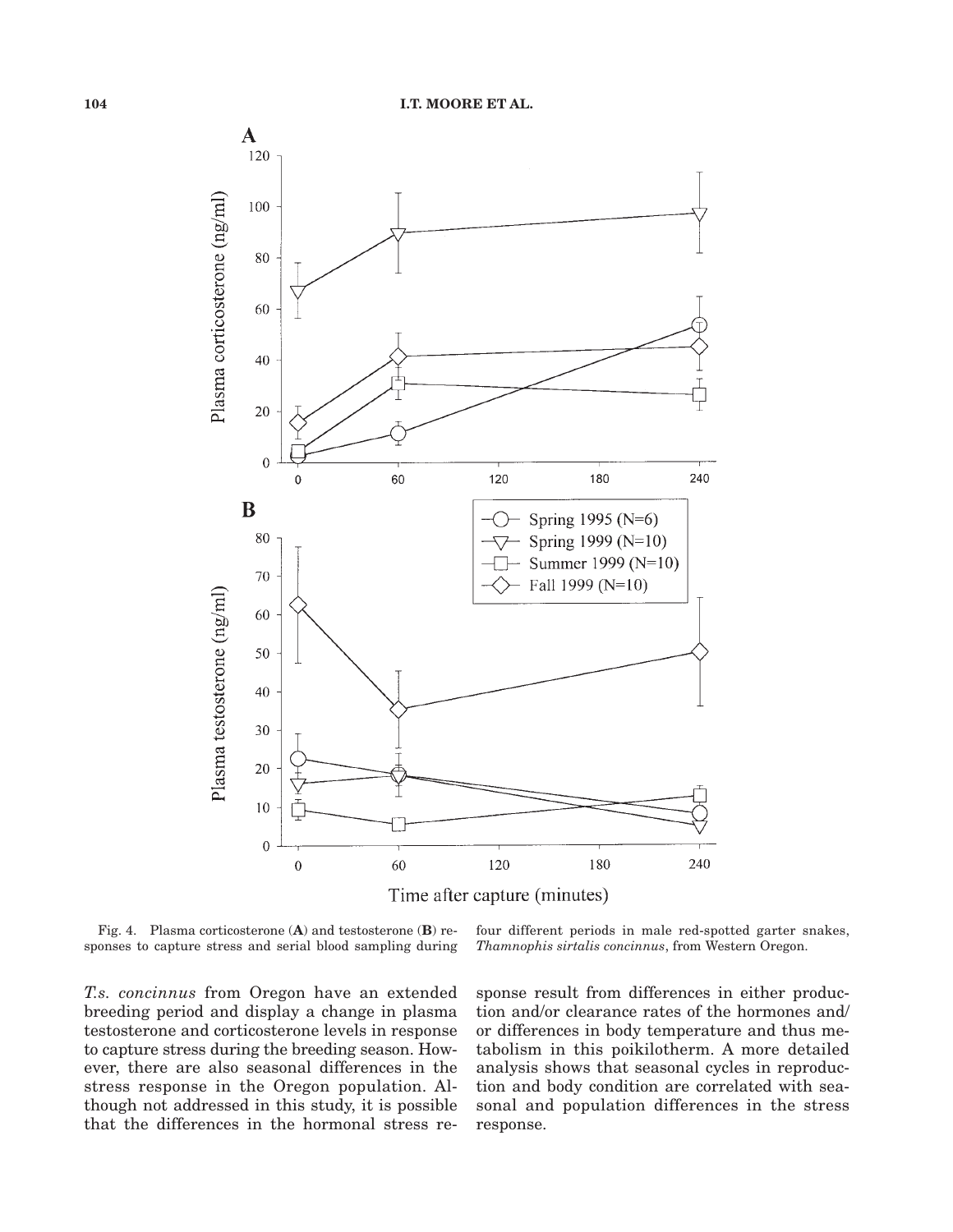*TABLE 1. Summary of hormonal (T = testosterone, B = corticosterone) responses to capture stress in two populations of garter snakes during different sampling periods*

| Sampling period | Change in hormone levels                    |
|-----------------|---------------------------------------------|
|                 | Seasonal differences in the stress response |
| T.s. parietalis |                                             |
| Early spring    |                                             |
| В               | None                                        |
| T               | None                                        |
| Late spring     |                                             |
| B               | None                                        |
| T               | None                                        |
| Summer          |                                             |
| B               | $\uparrow$ 1 hour                           |
| T               | $\downarrow$ 1 hour                         |
| Fall            |                                             |
| B               | None                                        |
| T               | $\downarrow$ 4 hours                        |
| T.s. consinnus  |                                             |
| Spring 1995     |                                             |
| В               | $\uparrow$ 4 hours                          |
| T               | $\downarrow$ 4 hours                        |
| Spring 1999     |                                             |
| B               | $\uparrow$ 4 hours                          |
| T               | $\downarrow$ 4 hours                        |
| Summer          |                                             |
| В               | $\uparrow$ 1 hour                           |
| T               | None                                        |
| Fall            |                                             |
| B               | ↑1 hour                                     |
| T               | $\downarrow$ 1 hour                         |
|                 |                                             |

Arrow represents direction of significant change from initial hormone levels (Tukey test,  $P < 0.05$ ) and time represents the period during which the change occurred.

## *Seasonal adaptations of the stress response*

Male *T.s. parietalis* live at the Northern limit of the species' range and have limited reproductive opportunities (Gregory, '77). Males suppress their stress response during the mating season, presumably to avoid potentially deleterious effects that a stress response could have on reproduction (Greenberg and Wingfield, '87; Rivier and Rivest, '91). This is similar to what has been reported in many species of birds living in the extreme and unpredictable environments both in the arctic and in the desert (Wingfield et al. '92, '95, '98), however a different mechanism appears to be involved in garter snakes. During the spring, plasma corticosterone levels appear maximal and do not rise in response to capture stress. However, testosterone levels are maintained and do not decrease during the early spring period. This appears to be how the stress response is suppressed. Only during the summer did male *T.s. parietalis* display a traditional stress response of

a rapid increase in plasma corticosterone and decrease in testosterone levels in response to capture stress. Although mating primarily occurs during the spring, they may mate in the fall (Krohmer et al., '87; Whittier et al., '87; Mendonca and Crews, '89). This could explain the stress response in testosterone, but not corticosterone, seen in the fall. It is possible that the differences in the stress response between the fall and the other sampling periods is the result of annual rather than seasonal differences as the fall samples were obtained during a different year than the spring and summer samples. In either case it is apparent that the stress response is plastic and can be adapted to the prevailing demands placed on the animal.

In addition to seasonal variation in the stress response profile, there is seasonal variation in the initial levels of corticosterone. We hypothesized that elevated initial levels of corticosterone play a pivotal role in mobilizing energy stores during energetically costly periods. During the brief mating season, individual males can lose as much as 1% body mass per day (unpublished data), and this is followed by an extended migrations of up to 15 km to reach the feeding grounds (Gregory, '77). We found a negative relationship between body condition and initial levels of corticosterone, similar to other animals (Wingfield, '94). In another reptile, Wilson and Wingfield ('94) suggest that seasonal variation in baseline levels of corticosterone may not be indicative of the degree of stress that the animals face but are positively associated with annual patterns of activity. Our data support this hypothesis. This may be explained by the known role of corticosterone in energy mobilization (Harvey et al., '74). Finally, elevated levels of corticosterone were different between the late spring and summer. This suggests that there is not an absolute maximum level of the steroid, but that maximum levels are seasonally variable as are initial levels, however probably not to as great an extent.

Data showing the lack of a stress response during the spring mating season, appear to contradict previous data. Moore et al. (2000a) demonstrated that male *T.s. parietalis* have a hormonal response to capture stress of increased plasma corticosterone and decreased testosterone during the first week following spring emergence in 1997. In 1997, initial levels of corticosterone (62 ng/ml) were significantly lower (*t*-test, *P <* 0.001) than during the early spring period of this study (129 ng/ml), while testosterone levels were similar in the two years. This is not associated with differences in body condition.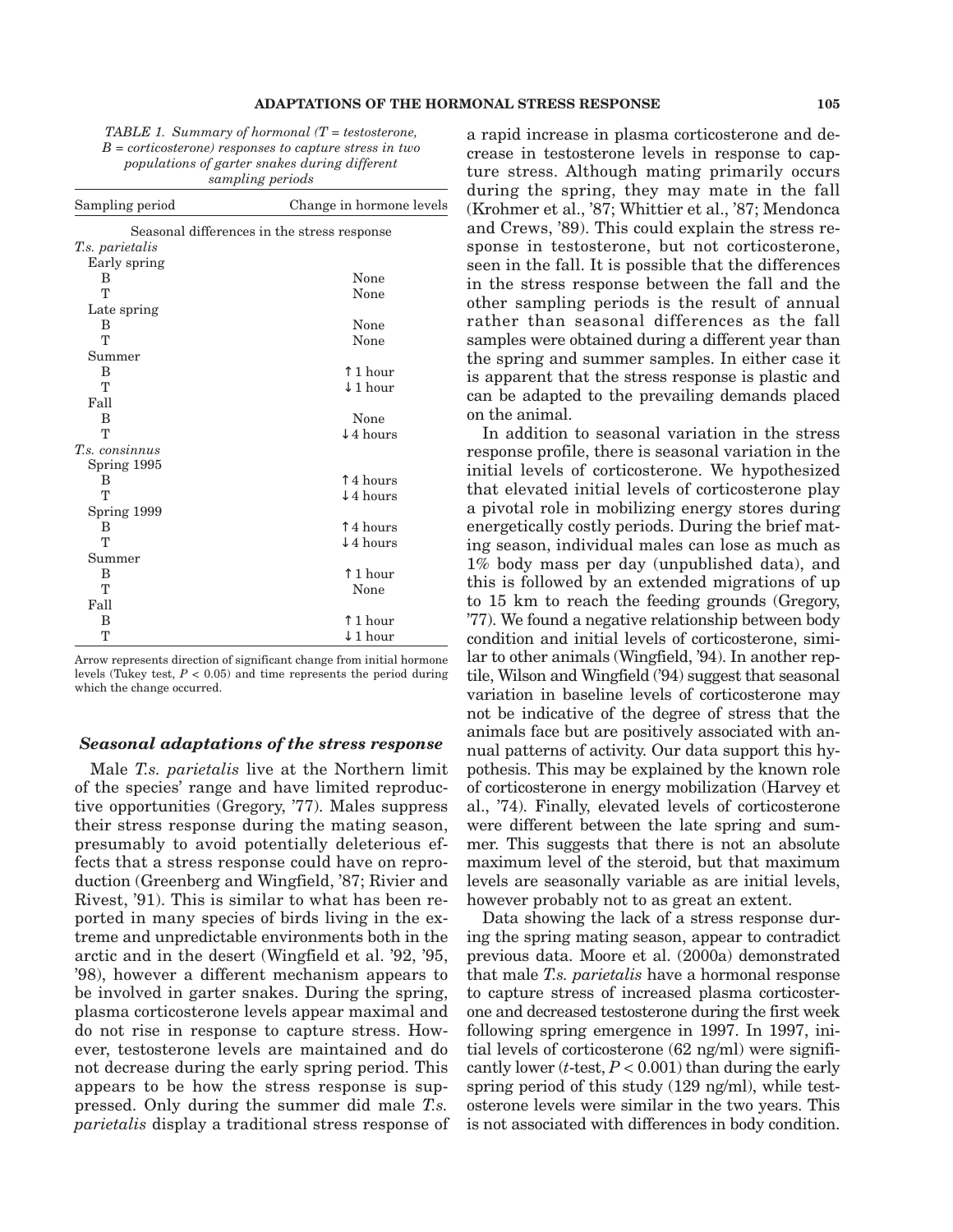Thus, we hypothesize that these animals maintain a testosterone stress response until initial levels of corticosterone reach a critical threshold level, such as during this study, at which point the response is suppressed. This type of plasticity might allow the animals to best adapt to the prevailing conditions in an unpredictable environment. When conditions are optimal and corticosterone levels are low, the animals' response to stressors includes a decrease in plasma testosterone levels. When conditions are harsh and corticosterone levels are elevated, the benefits of high plasma glucocorticoid levels are already in effect and a further increase is unnecessary. In this case testosterone levels remain elevated.

Male *T.s. concinnus* in Western Oregon have a 10-month activity period and an extended spring breeding season. They display a hormonal stress response throughout the year. Males respond to capture stress with increased plasma corticosterone during all sampling periods, except in spring 1999 when initial levels were already elevated. However, the testosterone response was not the same during all seasons. During both spring periods (1995 and 1999) testosterone levels declined in response to capture stress within 4 hr. However, during the summer, testosterone levels were actually higher 4 hr after capture than 1 hr after capture. During the fall, testosterone levels decreased within 1 hr but recovered within 4 hr. Supporting the lack of a persistent effect of stress on testosterone levels, during the summer and fall, is the fact that throughout their annual cycles these two hormones exhibited a significant positive relationship in male *T.s. concinnus* (Moore et al., 2000b). This sex steroid response to capture stress is similar to the increase in plasma estradiol in response to capture that Whittier *et al*. ('87) noted in female *T.s. parietalis*. In addition, male green frogs, *Rana esculenta*, display an increase in plasma estradiol and corticosterone levels and a decrease in androgen levels in response to capture during both the pre-reproductive period and the reproductive period (Zerani et al., '91). During the post-reproductive period, both plasma estradiol and androgen levels decline in response to capture stress in this amphibian. Similarly, male marine toads, *Bufo marinus*, respond to the stress of mating competition with increases in both corticosterone and testosterone (Orchinik et al., '88). Male tree lizards, *Urosaurus ornatus*, respond to capture stress with an increase in plasma corticosterone (Moore et al., '91). However, both in response to capture stress and exogenous corticosterone, the nomadic morph exhibits a greater concomitant decrease in testosterone than the territorial morph (Moore et al., '91; Knapp and Moore, '96, '97). These studies suggest that there are population differences in the relationship between the glucocorticoid and sex steroid response to stress. The traditional reciprocal relationship between the two sets of hormones may not always be true. The current study suggests that these differences are also seasonally variable. Perhaps, at certain times of the year (e.g., during gametogenesis or mating) plasma sex steroid levels must remain elevated to support these functions. During these times, male *T.s. concinnus* maintain plasma testosterone levels in spite of being stressed and display a corticosterone response appropriate to support reproduction and survive the stressor.

There was no seasonal difference in body condition or the relationship between body condition and plasma hormone levels in male *T.s. concinnus* as we documented in male *T.s. parietalis*. In addition, initial and elevated levels of plasma corticosterone were significantly higher during the spring 1999 than during the other three sampling periods. This was probably the result of the spring of 1995 being colder and less favorable than the spring of 1999 (Oregon Climate Service—data for Corvallis-Hyslop, OR).

# *Environmental adaptations of the stress response*

Most studies investigating the hormonal response to stress sample during one distinct part of the year. This is especially true in reptiles (reviewed by Tyrrell and Cree, '98) where conclusions of how these animals respond to stress are often based on single-point studies that may have occurred during a period when the stress response was suppressed (Whittier et al., '87). As evidenced by the current study and those published by Dunlap and Wingfield ('95a,b), there are both seasonal and population differences in the hormonal response to stress. This appears to be an environmental adaptation associated with reproduction.

Male *T.s. concinnus* exhibit a significant hormonal response to capture stress, during the mating season, consisting of an increase in plasma corticosterone and a decrease in plasma testosterone. In contrast, male *T.s. parietalis* suppress their stress response during the mating season. These data suggest that in the relatively mild environment of Western Oregon, *T.s. concinnus* can afford to respond to stressors by activating the HPA axis during the breeding season. This limits mor-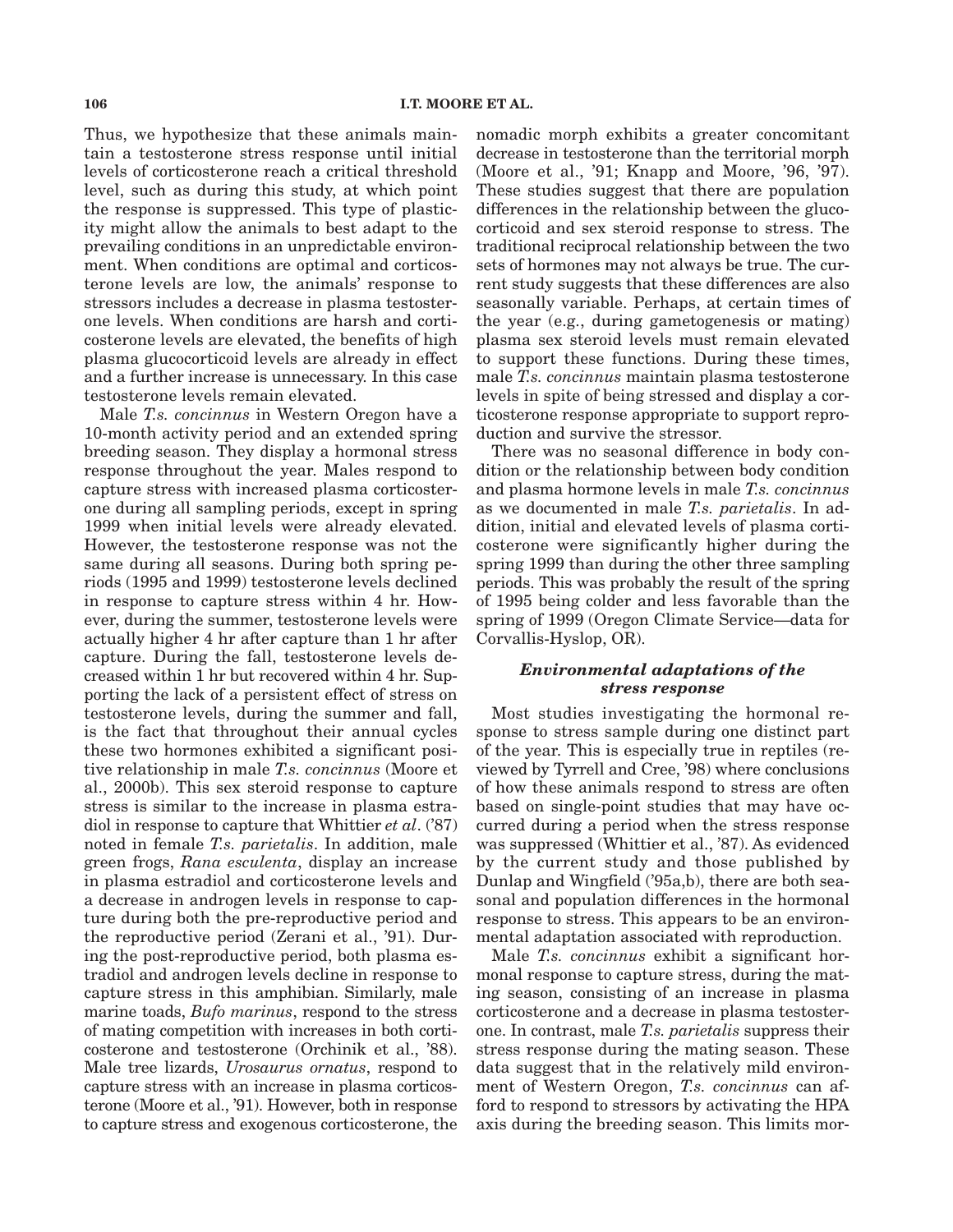tality and there is a temporally extended period in which to mate. Male *T.s. parietalis* have limited reproductive opportunities that they cannot afford to miss and thus they suppress their HPA axis during the breeding season, which may increase the probability of mortality, but maximizes the limited reproductive opportunity.

## **SUMMARY**

This comparative population study documents environmental as well as seasonal adaptations of the stress response. The hormonal stress response is not fixed within species but rather is adapted to the unique environmental and life history challenges that individuals in the population face. Seasonal adaptations exist in addition to environmental adaptations. This occurs in both extreme and temperate environments. Not only are initial levels of glucocorticoids and sex steroids seasonally variable but the response to capture stress is as well. During any single sampling period, both plasma corticosterone and sex steroid levels can change in response to stress, neither can change, or either one alone can change. Taken together, sampling the stress response in multiple seasons can elucidate seasonal adaptations of the stress response, while interpreting data from a single season can lead to potential generalizations that do not take into effect environmental and annual variation.

### **ACKNOWLEDGMENTS**

We thank Dave Roberts at the Narcisse Snake Dens and Dave Budeau at E.E. Wilson Wildlife Area for assistance in our field work. We would also like to thank M. LeMaster and D. Lerner for useful criticisms and L. Belden for useful comments on the manuscript. Radiolabelled steroids were donated by Amersham Pharmacia Biotech, Piscataway, NJ. This research was supported by a Porter Fellowship from the American Physiological Society and Oregon State University Zoology Research Funds to I.T.M. Research was conducted under the authority of Oregon State University Institutional Animal Care and Use Committee Protocol No. LAR-1848B. All research was conducted in accord with the U.S. Public Health Service "Policy on Humane Care and Use of Laboratory Animals" and the National Institutes of Health "Guide to the Care and Use of Laboratory Animals."

#### **LITERATURE CITED**

Astheimer LB, Buttemer WA, Wingfield JC. 1995. Seasonal and acute changes in the adrenocorticoal responsiveness in an arctic-breeding bird. Horm Behav 29:442–457.

- Crews D, Camazine B, Diamond M, Mason R, Tokarz R, Garstka, W. 1984. Hormonal independence of courtship behavior in the male garter snake. Horm Behav 18:29–41.
- Dawson A, Howe PD. 1983. Plasma corticosterone in wild starlings (*Sturnus vulgaris*) immediately following capture and in relation to body weight during the annual cycle. Gen Comp Endocrinol 51:303–308.
- Dunlap KD, Wingfield JC. 1995a. External and internal influences on indices of physiological stress: II. Seasonal and size-related variations in blood composition in free-living lizards, *Sceloporous occidentalis.* J Exp Zool 272:85–94.
- Dunlap KD, Wingfield JC. 1995b. External and internal influences on indices of physiological stress: I. Seasonal and populational variations in adrenocortical secretion of free-living lizards, *Sceloporous occidentalis.* J Exp Zool 271:36–46.
- Fox W. 1952. Seasonal variation in the male reproductive system of pacific coast garter snakes. J Morph 90:481–542.
- Greenberg N, Wingfield J. 1987. Stress and reproductions: reciprocal relationships. In: Norris D, Jones RE, editors. Hormones and reproduction in fishes, amphibians, and reptiles. New York: Plenum Press, p 461–503.
- Gregory PT. 1977. Life-history parameters on the red-sided garter snake (*Thamnophis sirtalis parietalis)* in an extreme environment, the interlake region of Manitoba. In: National Museum of Natural Sciences, publications in zoology. Ottawa: National Museum of Canada.
- Gregory PT, Larsen KW. 1996. Are there any meaningful correlates of geographic life-history variation in the garter snake, *Thamnophis sirtalis*? Copeia 1996:183–189.
- Guillette LJ, Cree A, Rooney AA. 1995. Biolgoy of stress: interactions with reproduction, immunology and intermediary metabolism. In: Warwick C, Frye FL, Murphy JB, editors. Health and welfare of captive reptiles. London: Chapman and Hall, p 32–81.
- Harvey W, Phillips JG, Rees A, Hall TR. 1974. Stress and adrenal function. J Exp Zool 232:633–645.
- Knapp R, Moore MC. 1995. Hormonal responses to aggression vary in different types of agonistic encounters in male tree lizards, *Urosaurus ornatus.* Horm Behav 29:85–105.
- Knapp R, Moore MC. 1996. Male morphs in tree lizards, *Urosaurus ornatus,* have different delayed responses to aggressive encounters. Anim Behav 52:1045–1055.
- Knapp R, Moore MC. 1997. Male morphs in tree lizards have different testosterone responses to elevated levels of corticosterone. Gen Comp Endocrinol 107:273–279.
- Krohmer RW, Grassman M, Crews D. 1987. Annual reproductive cycle in the male red-sided garter snake, *Thamnophis sirtalis parietalis*: field and laboratory studies. Gen Comp Endocrinol 68:64–75.
- Lance VA. 1990. Stress in reptiles. In: Prospects in comparative endocrinology. New York: Wiley-Liss, p 461–466.
- Larsen KW, Gregory PT. 1993. Reproductive ecology of the common garter snake *Thamnophis sirtalis* at the northern limit of its range. Am Midl Nat 129:336–345.
- Mendonca MT, Crews D. 1989. Effect of fall mating on ovarian development in the red-sided garter snake. Am J Physiol 26:R1548–R1550.
- Moore IT, Thompson CW, Marler CA. 1991. Reciprocal changes in corticosterone and testosterone levels following acute and chronic handling stress in the tree lizard, *Urosaurus ornatus.* Gen Comp Endocrinol 81:217–226.
- Moore IT, LeMaster MP, Mason RT. 2000a. Behavioural and hormonal responses to capture stress in the male red-sided garter snake, *Thamnophis sirtalis parietalis.* Anim Behav 59:529–534.